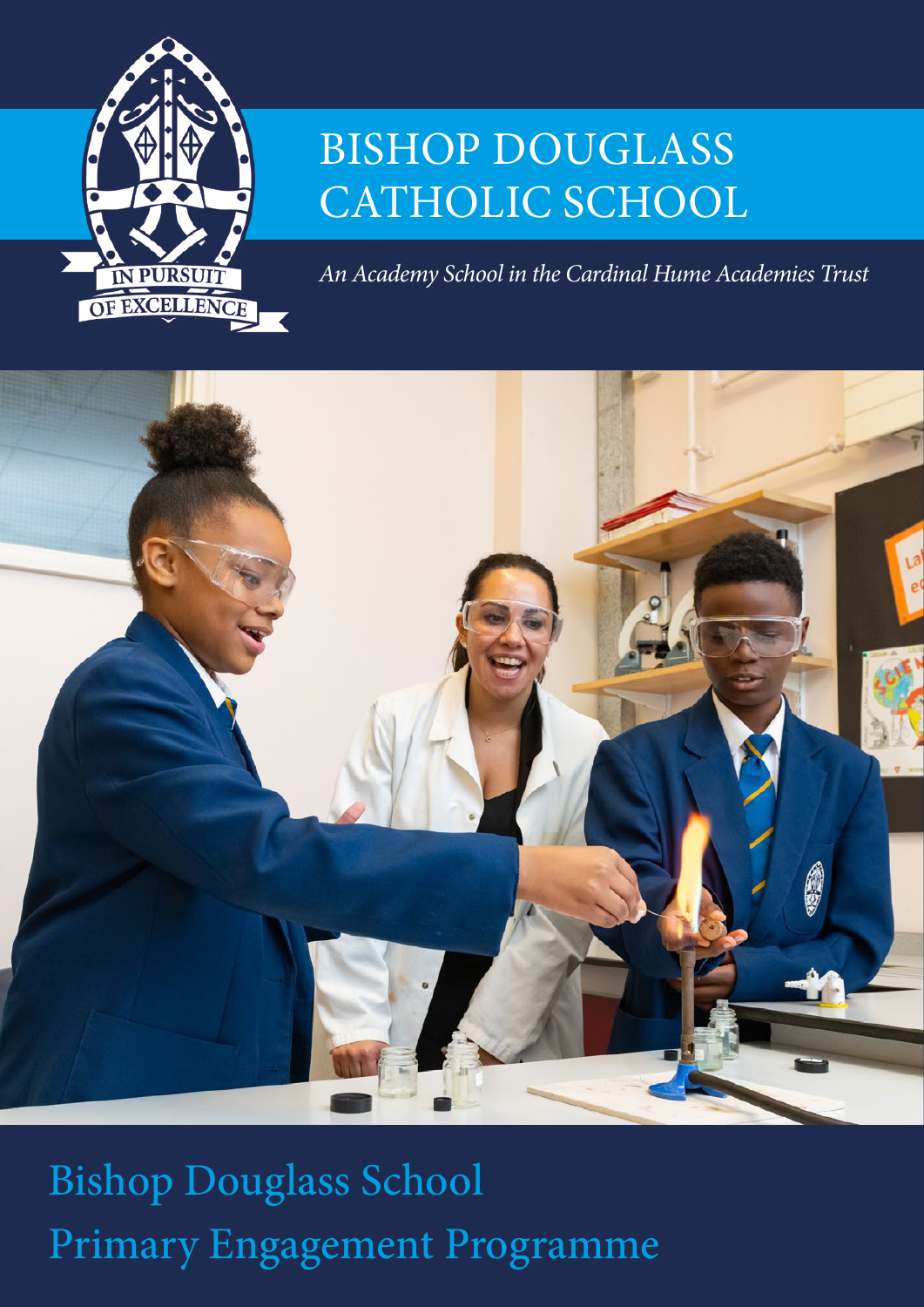At Bishop Douglass we welcome the opportunity to build and develop relationships with primary schools, their families and the local community.

Our school benefits from excellent facilities and experienced subject specialists. We are keen to share these resources with the community to provide further opportunities for young people in the local area, whilst helping to create a seamless transition for them as they begin their secondary education.

Workshops can be booked as a one-off session or in blocks; and masterclasses and activities can be tailored to suit the needs of your school. Please select a subject of interest from the options below and get in touch to discuss further.

*In pursuit of excellence*



**Science**

**Food technology**

> **A multi-activity day** this includes a variety of the above subjects.

**Art**

![](_page_1_Picture_12.jpeg)

![](_page_1_Picture_13.jpeg)

**PE**

![](_page_1_Picture_17.jpeg)

![](_page_1_Picture_21.jpeg)

![](_page_1_Picture_22.jpeg)

## WELCOME

## **What our partner primaries said about their recent experiences:**

**"***Thank you for providing such an exciting opportunity for our budding artists. Teachers commented that the children returned to class buzzing after the workshop and the rest of their classes were so impressed with their masterpieces. A big thanks to your talented Art Department for providing such an engaging experience!***"** Deputy Headteacher

**"***The activities were so well organised and staff and students were so welcoming and hospitable from the moment we arrived. The lessons were really well prepared, challenged our pupils and provided experiences in subjects that we don't offer at primary. Thanks to your staff for their time and effort and we look forward to our next masterclass!***"** Year 5 Teacher

![](_page_1_Picture_7.jpeg)

![](_page_1_Picture_8.jpeg)

![](_page_1_Picture_9.jpeg)